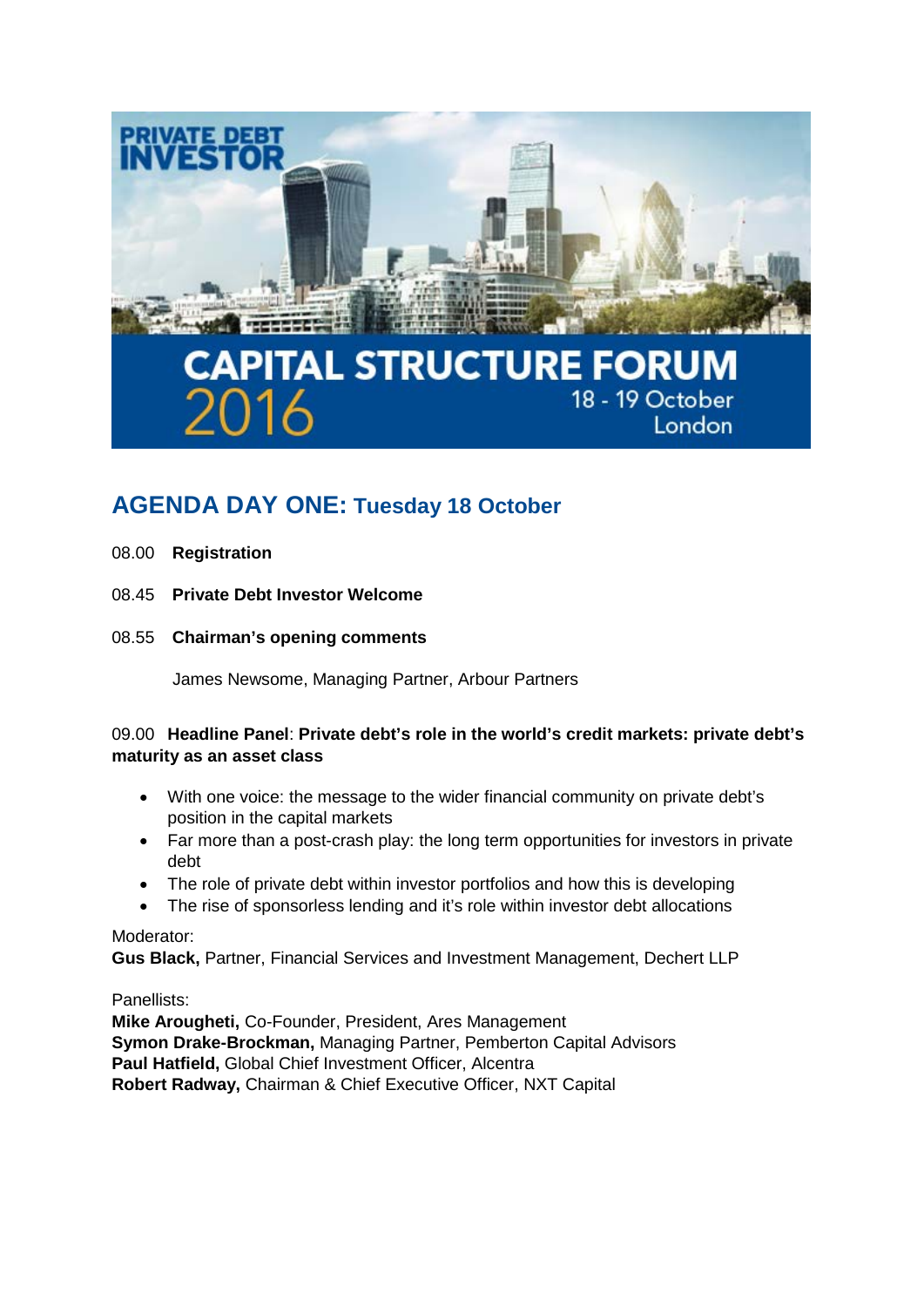# 09.50 **Keynote**: **The importance of innovation in non-bank financing to Europe's economy**

**Sir Michael Rake,** Chairman of BT Group, Chairman of Worldpay

# 10.15 **Panel**: **A market born out of crisis and strengthened through time: why debt returns could now accelerate**

- The direction for private debt in the coming years: what investors should expect
- How the private debt market would benefit from banks retrenchment in lending
- What impacts will the Brexit have on funds abilities to deploy in Europe and on returns? How investors can benefit from the diverse product spectrum in debt

Moderator:

**Faisal Ramzan,** Finance Partner, Proskauer

Panellists: **Oliver Huber,** Managing Director and Head of Private Debt Investments, Golding Capital **Partners James Keenan,** Global Head of Fundamental Credit, BlackRock **Andrew McCullagh,** Head of Origination, Hayfin **Karthi Mowdhgalya,** Founder member of Private Debt Group, BlueBay Asset Management

# 11.05 **Refreshments & The Connection Session: 1**

Facilitated networking session

#### 11.30 **Presentation: Laying the ground stone for a non-cyclical credit market**

- The wider picture: the role of direct lending in Europe's economy
- Steps that need to be overcome in developing the market to its fullest potential
- How can managers better serve large pension, SWF and insurers
- Building the deployment pipelines: how can the market work with SMEs more effectively?

James Newsome, Managing Partner, Arbour Partners

#### 11.50 **Panel: The opportunities in sponsorless lending**

- The role of private capital in financing companies and assets
- Can deal size compete with equity backed lending?
- What are the reasons investors choose sponsorless lending over its alternatives?
- Does language hinder growth? Do we need a consensus on terms?

Moderator:

**Karim Flitti,** Partner, Credit Capital Partners

Panellists: **Sean Duff,** Partner & Managing Director, Monroe Capital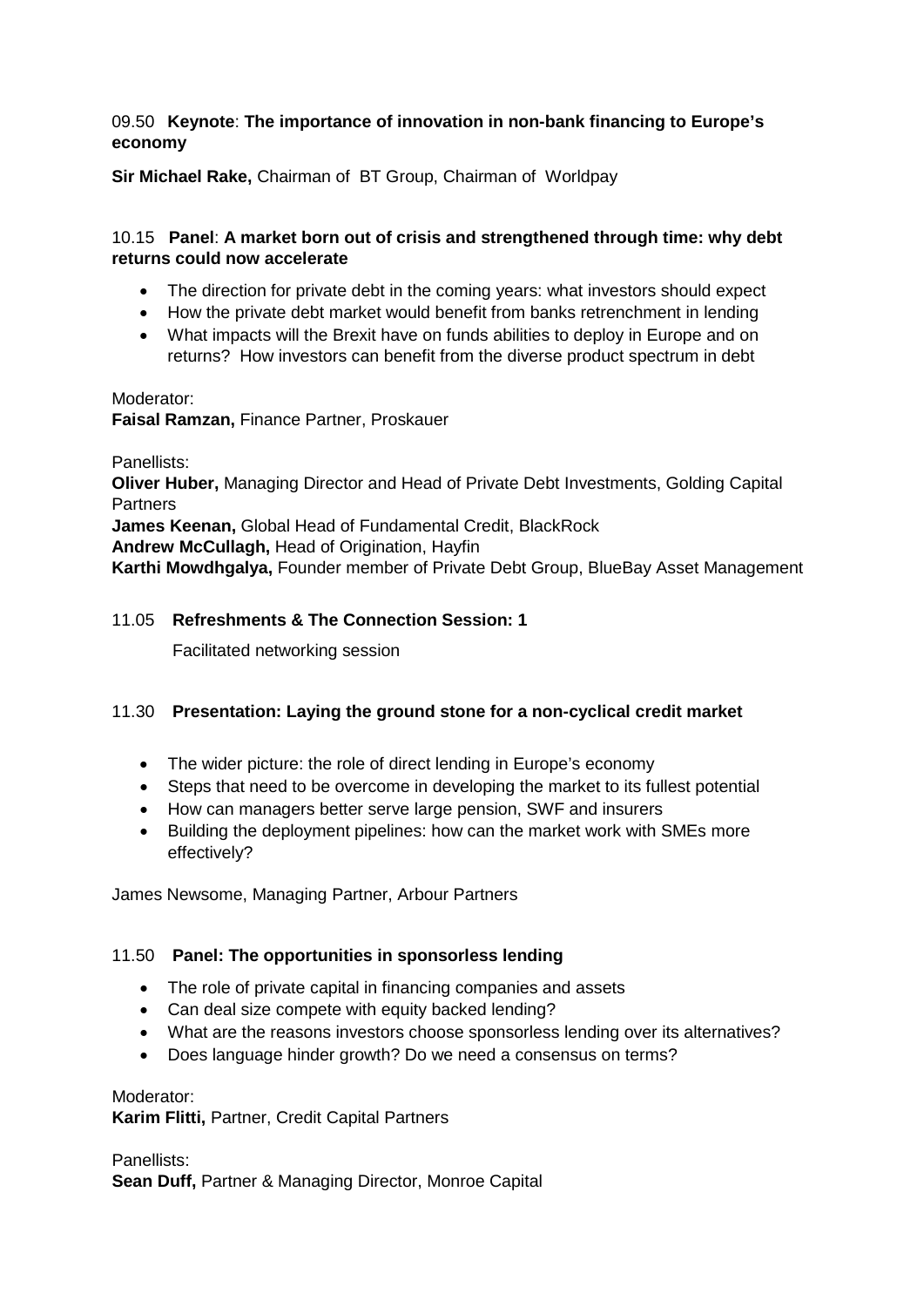**Jakob Lindquist,** Co-Founder & CEO, Cordet **Paul Shea,** Managing Partner, Beechbook Capital

# 12.30 **Panel: The lending landscape in the United States and the opportunities for European investors**

- What does the maturity of the US market mean for lending options?
- How do risk and returns differ from the European market?
- What makes US GP debt strategies stand out from the crowd?
- What is the current state of the market with US BDCs ?

#### Moderator:

**Jennifer Yount,** Partner, Paul Hastings

Panellists:

**Michael Griffin,** Partner, TPG Specialty Lending Europe **John Harrison,** Senior Managing Director, Harbert Management Corporation **Tara Moore,** Managing Director, Guggenheim **Arthur Penn,** Founder & Managing Partner, PennantPark Investment Advisers

# 13.10 **Lunch & The Connection Session: 2**

# 14.20 **Panel: Developments within sponsored lending**

- How can investors assess a manager's capabilities in a busy market place?
- How are sponsored lending opportunities insulated from economic uncertainty?
- \$500 billion raised globally: is opportunity to deploy keeping pace?
- How have returns developed along with the underlying asset quality?

Moderator: **Alex Griffith,** Partner, Proskauer

Panellists: **Brian Dohmen, Head of Origination, Medley Mitchell Drucker,** Managing Director, Garrison Investment Group **Blair Jacobsen,** Partner, Ares Management

# 15.05 **Panel: Developing your private debt allocation from first principles**

- What you need to consider when building your portfolio from the ground up
- Single manager or multi-manager? The pros and cons
- Ensuring sufficient diversification of underlying assets
- Resources required to manage allocations

Moderator: **Sanjay Mistry,** Director of Private Debt, Mercer Private Markets

Panellists: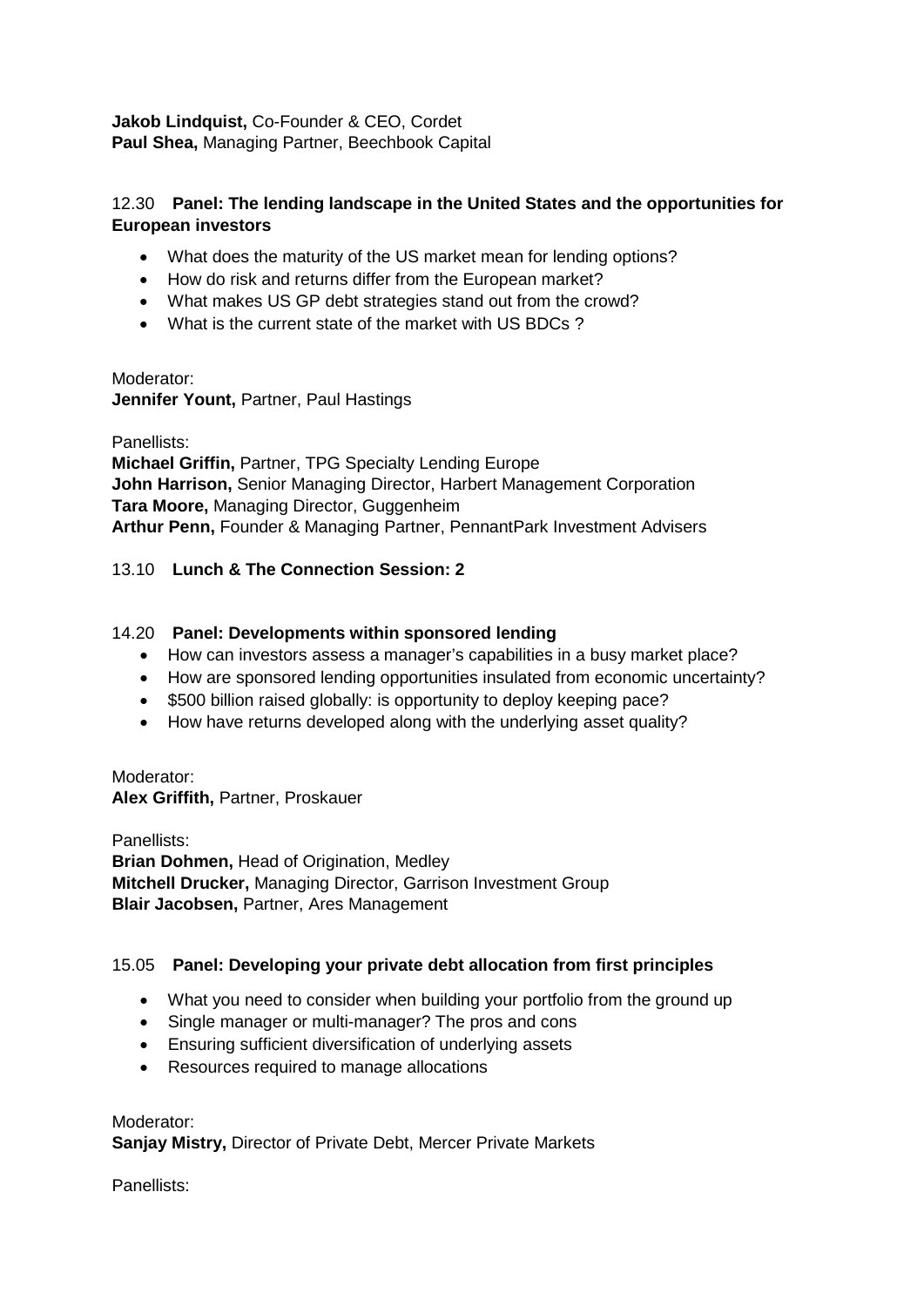**Kanchan Jain,** Managing Director, BPEA Credit – India **Ari Jauho,** Partner, Chairman, Certior Capital **Dr. Christoph Gort,** Partner, SIGLO Capital Advisors

# 15.50 **Refreshments and networking in the exhibition area**

# 16.25 **Presentation: The new European regulatory environment of debt funds and a level playing field for non-EU managers**.

- Developments within local regulatory regimes: Germany, Ireland, France, Luxembourg
- Potential regulatory impacts of the Brexit: what we know now and what to expect
- A harmonized EU regulatory environment: How it will impact structures
- What non-EU debt funds managers need to consider when deciding to invest in EU?

Presenter:

**Patricia Volhard,** Partner, P+P Pöllath + Partners

# 16.55 **The voice of the market: The changes needed to accelerate the asset class's development**

- Does the EU Capital Markets Union go far enough?
- Do we have the right set of lending structures and products in Europe?
- Does the regulatory environment across Europe adequately support the industry's development?
- What will be the impact of another European banking crisis?

Moderator: **Luke McDougall,** Partner, Paul Hastings

Panellists: **Stephan Caron,** Managing Director, BlackRock **Cristobal Cuart,** Principal, Credit, KKR **Cécile Mayer-Lévi,** Co-Head Private Debt, Tikehau Capital Group

#### 17.30 **Cocktail reception**

18.45 **Networking dinner**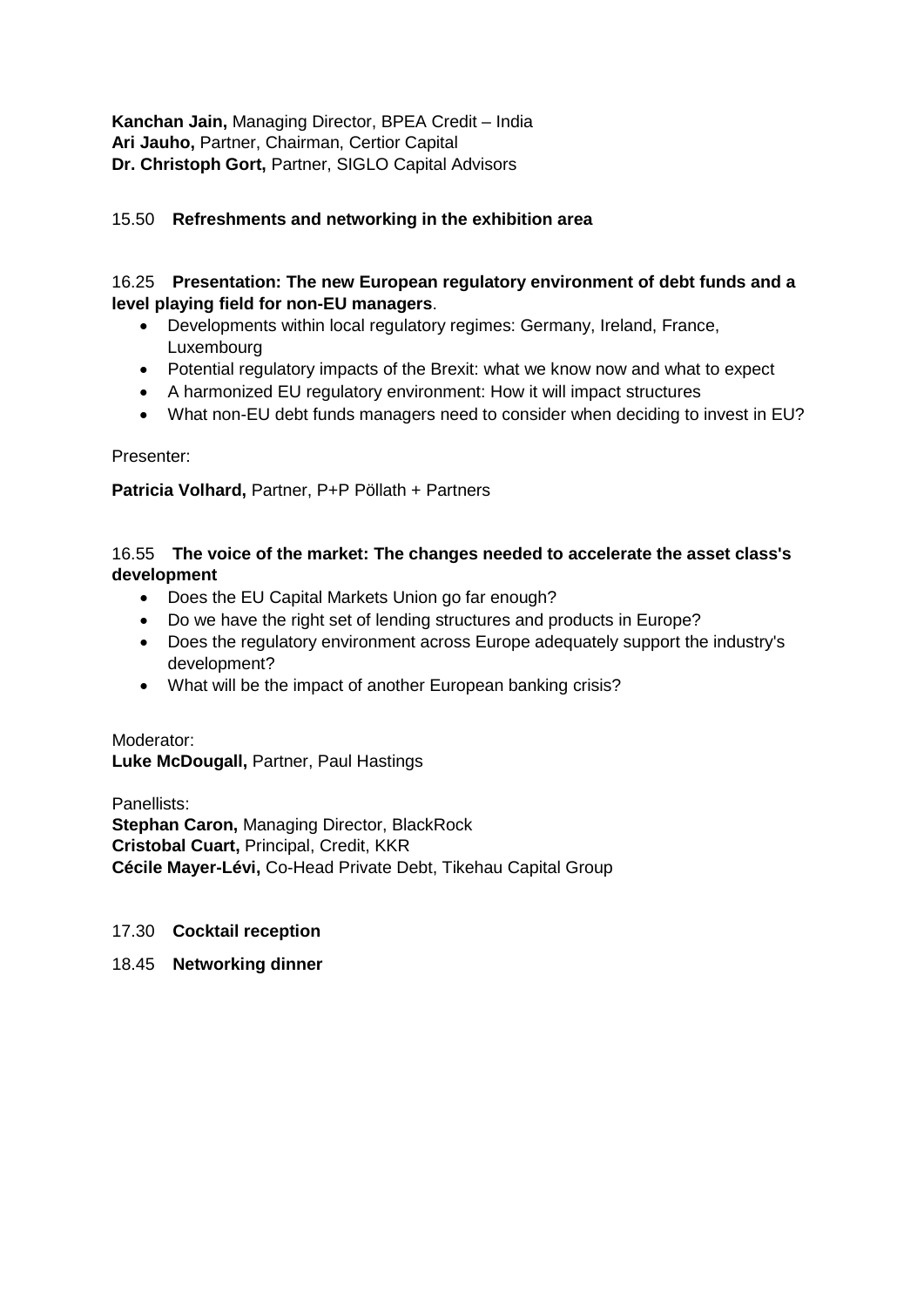# **AGENDA DAY ONE: Wednesday 19 October**

### 08.30 **Registration**

#### 09.00 **Chairman's welcome and recap**

James Newsome, Managing Partner, Arbour Partners

#### 09.05 **Panel: How the investor spectrum in private debt is developing and why**

- Which bucket and why? With a diverse product spectrum how are investors deciding?
- Rather than a defined allocation, is cross portfolio inclusion the way forward?
- Increasing or decreasing and why: how are allocations from investors changing?
- How can managers help investors to assess their funds more efficiently?

#### Moderator:

**Dean Kennedy,** Vice President, Deutsche Bank

Panellists: **John Bohill,** Senior Advisor, StepStone Global **Chris Fowler,** Managing Director, CVC Credit Partners **Oliver Huber,** Managing Director and Head of Private Debt Investments, Golding Capital **Partners Magnus Lindquist,** Co-Founder, CORDET

#### 9.50 **Panel: The future of private debt**

- Building the pillars for a sustainable direct lending market
- How the relationship between banks and funds will develop
- Challenges to the market's development and how these will be overcome
- How the product spectrum may develop across the asset class

#### Moderator:

**Sam Metland,** Head of Alternative Fund Servicing Product, Brown Brothers Harriman

Panellists:

**Tim Cable,** Executive Director, Hastings Funds Management **Gregg Disdale,** Head of Illiquid Credit, Willis Towers Watson **Malcolm Hassan,** Head of Funds & Asset Management Sector, RBS Commercial & Private Banking **Adam Horey,** Debt & Capital Advisory, PwC **James Pearce,** Head of Direct Lending, M&G Investments

#### 10.30 **Refreshments and networking**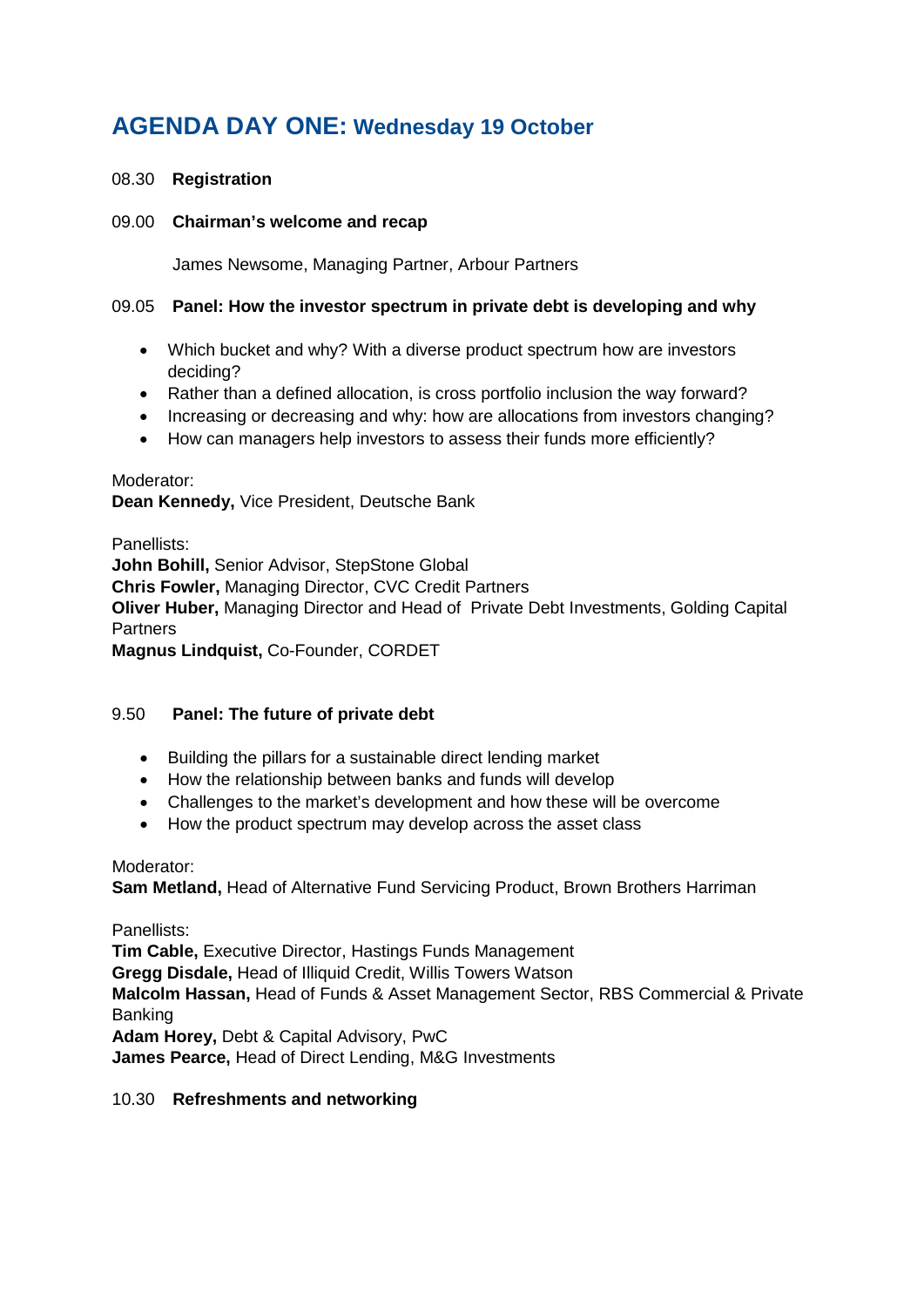# 10.50 **Fireside discussion**

#### Interviewer:

**Andy Thomson,** Senior Editor, Private Debt Investor

#### Interviewee:

**Stuart Fiertz,** President of Cheyne Capital and Chairman of Alternative Credit Council

#### 11.10 **Panel: Real estate debt: where we are in the cycle and how this affects opportunities**

- What is the current state of the market?
- How can structures defend against future uncertainties
- Where does real estate debt sit within a diversified private debt portfolio?
- How does investor location affect demand for real estate debt?

#### Moderator:

**Marco Rampin,** Head of Debt & Structured Finance, CBRE Capital Advisors

#### Panellists:

**Christian Janssen,** Head of Debt, TH Real Estate **Rod Lockhart,** Managing Director, LendInvest Capital **Mark Posniak,** Managing Director, Octopus Property

#### 11.50 **Presentation: Developments in the CLO market**

- Exploration of tranches and the allocations they attract
- How deal flow is developing? Is capital retention affecting the market?
- How the market is expected to perform in the coming 12 months and why

#### Speaker:

**Miguel Ramos Fuentenebro,** Managing Partner, Fair Oaks Capital

#### 12.15 **Change over to roundtables**

#### 12.20 **Strategy specific roundtable sessions**

This is the perfect opportunity to have specific discussions on the sectors that matter to you, led by some of the leaders of the respective areas. Delegates can pick two to join with each table discussion lasting 30 mins.

#### Deployment area

- 1. Western Europe: Olivier Vermeulen, Partner, Paul Hastings
- 2. Nordics: Magnus Lindquist, Co-Managing Partner, CORDET
- 3. USA: Mitchell Drucker, Managing Director, Garrison Investment Group
- 4. Southern Europe: Alfonso Erhardt, Founding Partner, Oquendo Capital